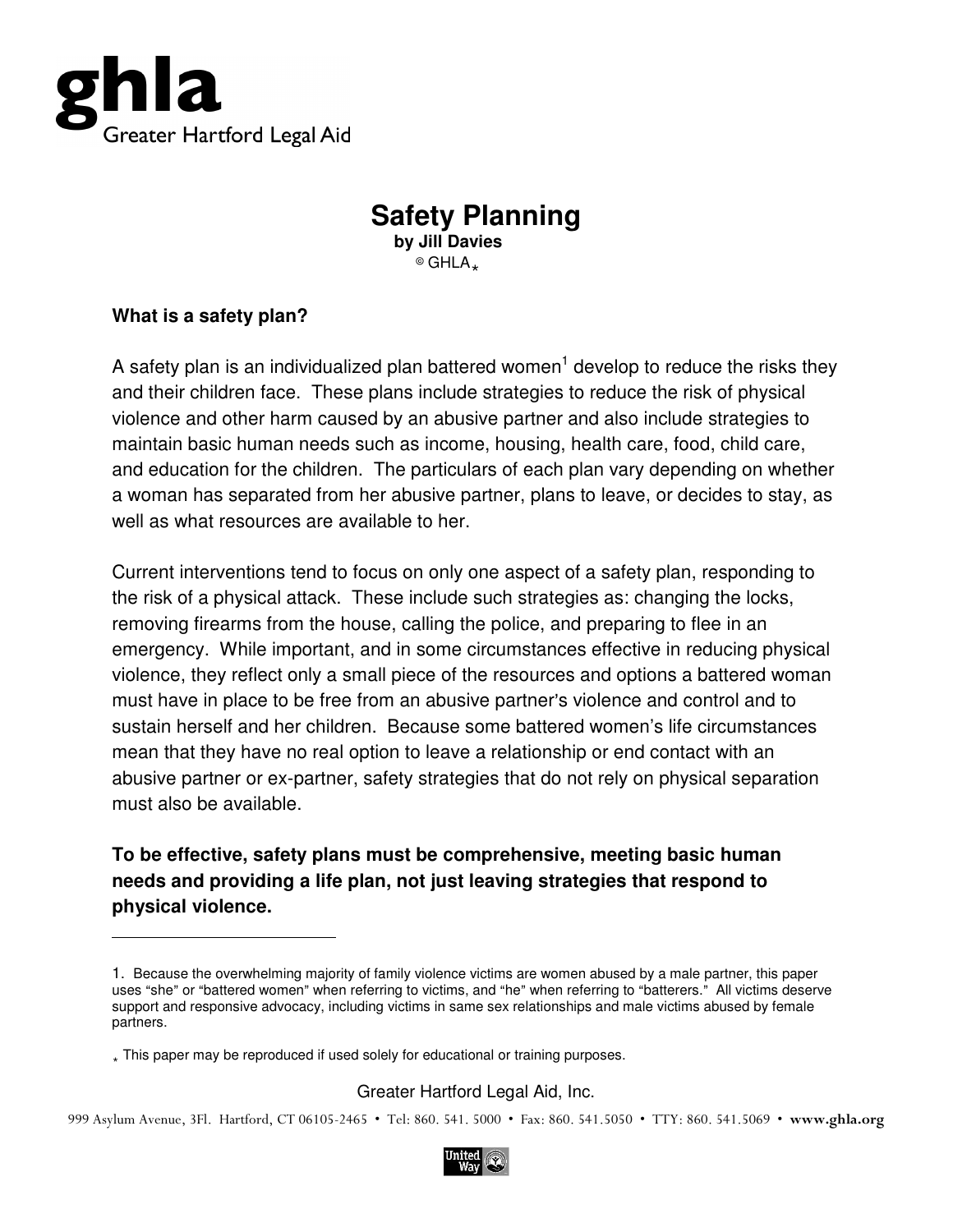This simple definition does not reflect the complexity of the ongoing process of safety planning, including:

- I) Understanding the risks to safety created by an abusive partner (batterergenerated risks);
- II) Understanding how life-generated risks and culture affect women's decision-making,
- III) The range of safety strategies used by battered women to reduce risks, and,
- IV) The important role of advocates, working with battered women to enhance comprehensive safety plans.

Safety planning is a difficult and multi-faceted topic. This paper provides only a very brief summary of each of these areas. For more information see:

- Safety Planning with Battered Women: Complex Lives/Difficult Choices, by Jill Davies, Eleanor Lyon, & D. Monti-Catania, Thousand Oaks, CA: Sage, 1998.
- Advocacy Beyond Leaving: Helping Battered Women in Contact with Current or Former Partners, by Jill Davies, Family Violence Prevention Fund, www.endabuse.org, 2009.

# **I) Batterer-Generated Risks**

A common image of domestic violence is a woman with a black eye and bruised face. Domestic violence is often seen as solely physical violence. However, physical violence is just one of the tactics used by batterers to control their partners, and therefore it is just one of the risks battered women and their children face. Batterers' controlling behavior may also cause harm to the children, or the loss of housing, health care, employment, or current standard of living. [See chart at the end of this paper.] In addition, some battered women may not consider the physical violence to be their greatest risk.

A battered woman will face one set of batterer-generated risks if she stays in the relationship and a different set if she leaves. Leaving a relationship does not guarantee the reduction or elimination of a risk. For some battered women, leaving may create new risks or increase existing ones.

Battered women continually analyze the risks they face. Part of a battered woman's risk analysis is consideration of the effect that staying in or leaving the relationship will have on those risks. A question frequently asked about battered women is, "Why do they stay?" This question does not reflect the real issues and considerations a battered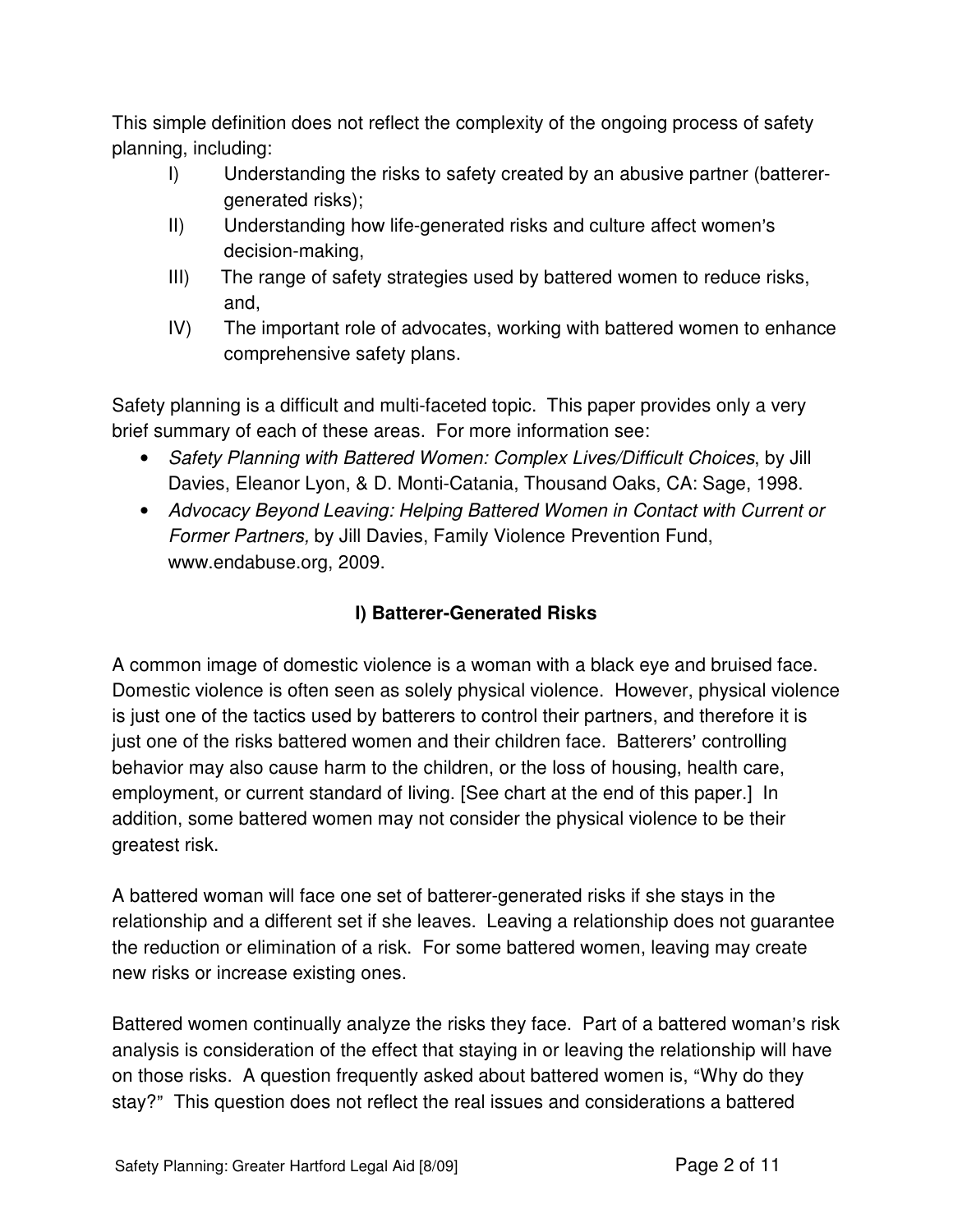woman must face. The questions a battered woman may ask herself are more complete, such as: "Should I stay and risk the violence?" "If I leave will the violence be worse?" "Should I leave and place myself and my children in poverty?" "Should I leave and risk losing my children in a custody battle?"

#### **Example:**

Beth and Don have been together for two years and have a 1 year old daughter. Don made all the decisions and when Beth tried to assert herself Don beat her up "to show her who is boss." Beth left when Don showed no interest in being a family or concern for their daughter. Don wanted to force Beth to return so he harassed and threatened Beth at her job until she was fired. He also filed for custody of their daughter alleging that Beth was a bad mother.

#### **Discussion:**

When Beth left, she faced new risks, including the loss of her job, economic security, and custody of her daughter. Don caused Beth to lose her job, knowing this would undermine her ability to independently provide for herself and her daughter. He also filed the custody case, assuming that Beth would rather return to him than take the risk that their daughter would be in his custody.

#### **II) Life-Generated Risks**

Not all the risks battered women face are batterer-generated. Battered women also must confront life-generated risks. These are the types of risks anyone might have to face. For example, a battered woman may be laid off from a job because of the company's downsizing. Other examples of such risks include health concerns, poverty, and bias or discrimination. Life-generated risks are an important factor in battered women's decision-making, and sometimes batterers will use them to further their control. Safety plans must incorporate consideration of and response to life-generated risks.

#### **Example:**

Erica is economically poor. She has very little work history and few job skills. She just started to work at a small company in her neighborhood. She walks to work and a friend watches her child while she works. The job pays above minimum wage with health benefits but gives Erica no time off for the first six months. Her boss has made it clear that if she misses work, he'll have to fire her. AI, the father of Erica's child, is controlling and jealous. After Erica's first day on the job, he accused her of sleeping with her boss to get the job and told her he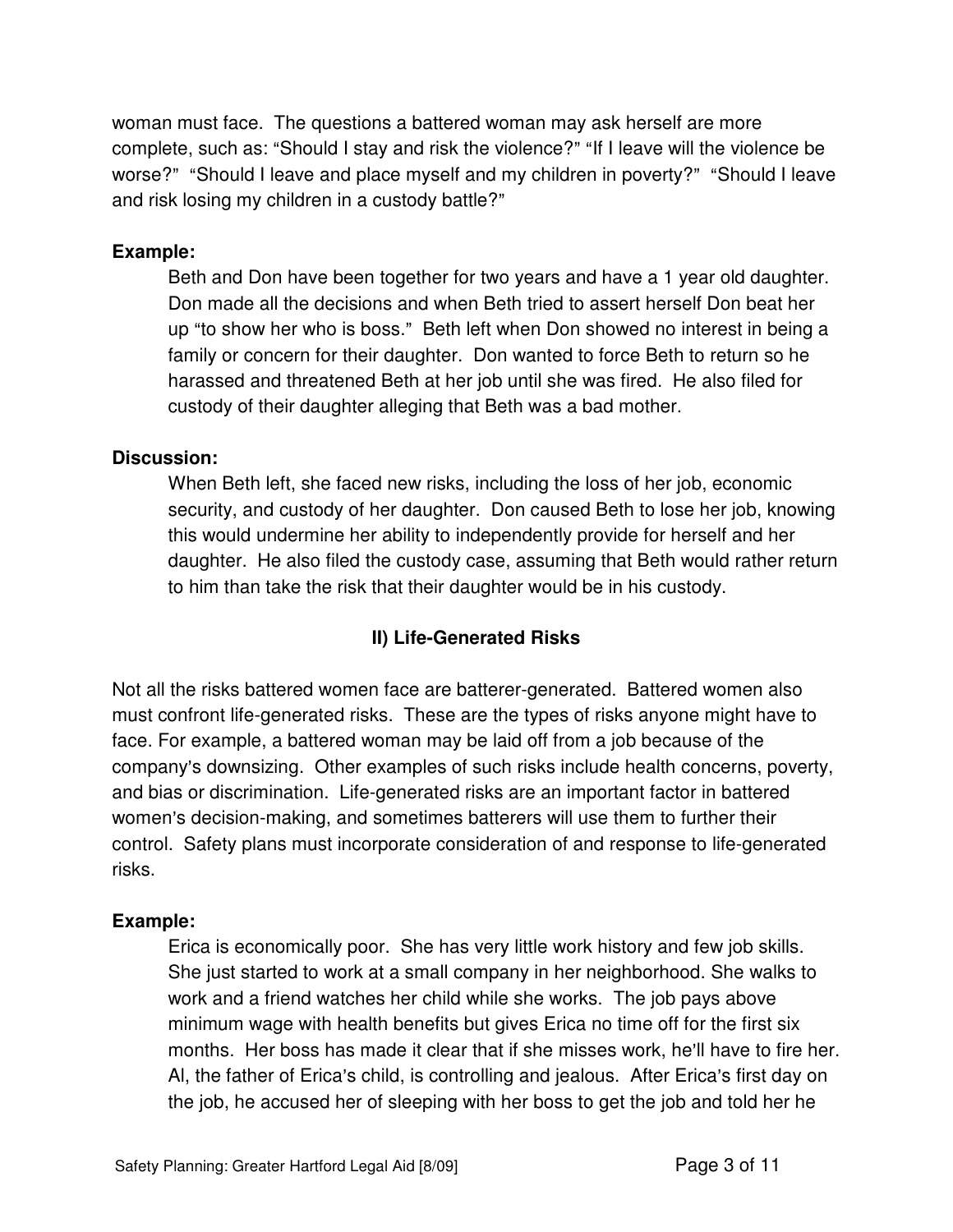doesn't want her to work there anymore. When Erica said, "there's no way I'm going to quit this job!" Al knocked her to the ground and beat her.

#### **Discussion:**

Erica needs to keep her job. It pays enough for her to live on, she can walk to work, and her child care is in the neighborhood. Ultimately, economic independence will give her real options. Her decisions about her relationship and her safety plan will be guided by the fact that she faces the life-generated risk of poverty. Safety strategies that will make her lose her job will be rejected. Another consideration is that Al, knowing Erica has no financial resources other than her paycheck, may try to make her lose the job in order to further his control. To be effective, advocates and other professionals who intervene with Erica and Al must respond to these economic concerns, not only physical threats and violence.

### **III)** Battered Women's Safety Planning Strategies

Typically, when a battered woman experiences a batterer-generated risk, such a physical violence, she tries to figure out why it happened and how to keep it from happening again. She may develop a number of strategies to reduce or eliminate the risk. She may reach out to family or friends, try to talk with her partner about what happened, seek the help of a domestic violence project, counselor or clergyperson. These strategies are "safety plans,"although few battered women would actually use that phrase. Each battered woman faces different risks and has different options and resources. Therefore, each woman's safety plan will be unique.

Battered women use complex and creative safety plans to reduce the risks they and their children face. As any person making a significant life decision, battered women must consider the consequences of pursuing certain options.

#### **Examples:**

- $\blacktriangleright$  If I call the police they can stop the current attack, but my partner will lose his job (that supports our family).
- $\blacktriangleright$  If I get a protective order he'll be forced to leave the home, but I can't afford the rent on my income alone.
- $\blacktriangleright$  If I stop seeing him, he said he'd kill me.

Such consequences may make a particular option useless or raise additional risks the battered woman must address in her plan.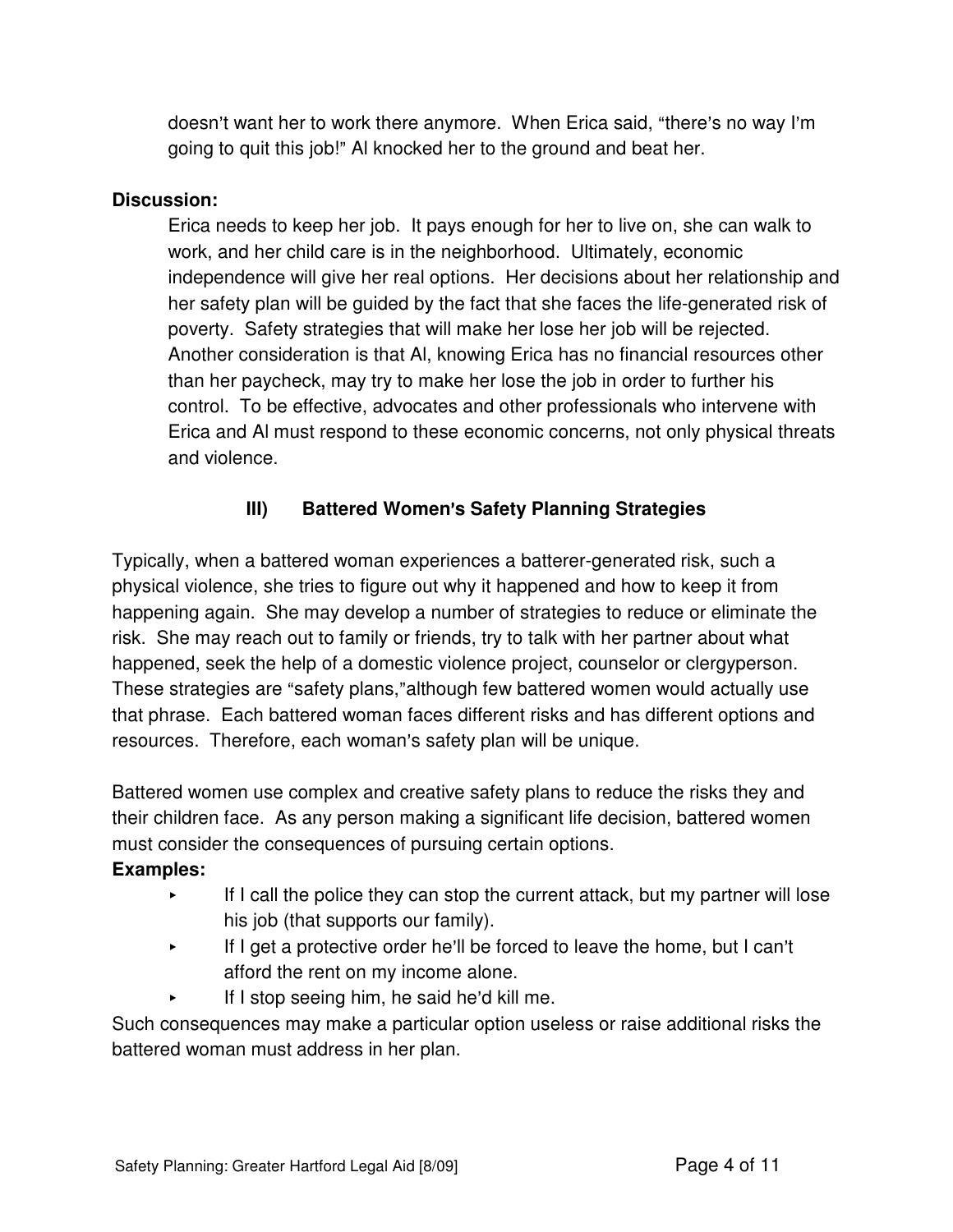### **Characteristics of battered women's safety plans:**

Although each battered woman's risks and plans are unique, there are some common characteristics of most safety plans, including the following:

## **E** Battered women's safety plans seek to reduce or eliminate the range of **batterer-generated risks a battered women faces, not just physical violence.**

Batterers use a variety of tactics to control their partners. Battered women and their children must face the range of consequences and risks these tactics create. [See Battered Women's Risk Analysis Chart at the end of this paper.] Any of the risks could result in serious harmful consequences for the woman and/or her children.

### □ Battered women's safety plans may include strategies for staying in the **relationship and/or leaving the relationship.**

Since batterer-generated risks differ if a woman stays in or leaves a relationship she will need different safety strategies for each. For some women, leaving the relationship will increase her risks and staying will be her best possible alternative. This may seem an unacceptable conclusion, but it is the reality for some battered women.

## □ Battered women's safety plans include consideration of life-generated **risks.**

As battered women make decisions about their lives and options, they think about more than the risk of physical violence and other batterer-generated risks. They can't ignore concerns raised by their economic status, health, educational opportunities for their children, or how a system might respond to someone of their race, ethnicity, class, or other characteristic. A battered woman's plan will also try to reduce the ways in which a batterer could use life-generated risks to further his control.

## □ Battered women's safety plans may have short-term and/or long-term **timeframes.**

Battered women's plans may span a few days or months or may last for many years. Time frames are often determined by the nature of the risks and options. A woman's plan may be built around certain events that will increase her options. For example, a woman may decide to leave once she's graduated from school, has a job, or her children are old enough to take care of themselves. If a woman's plan to leave will take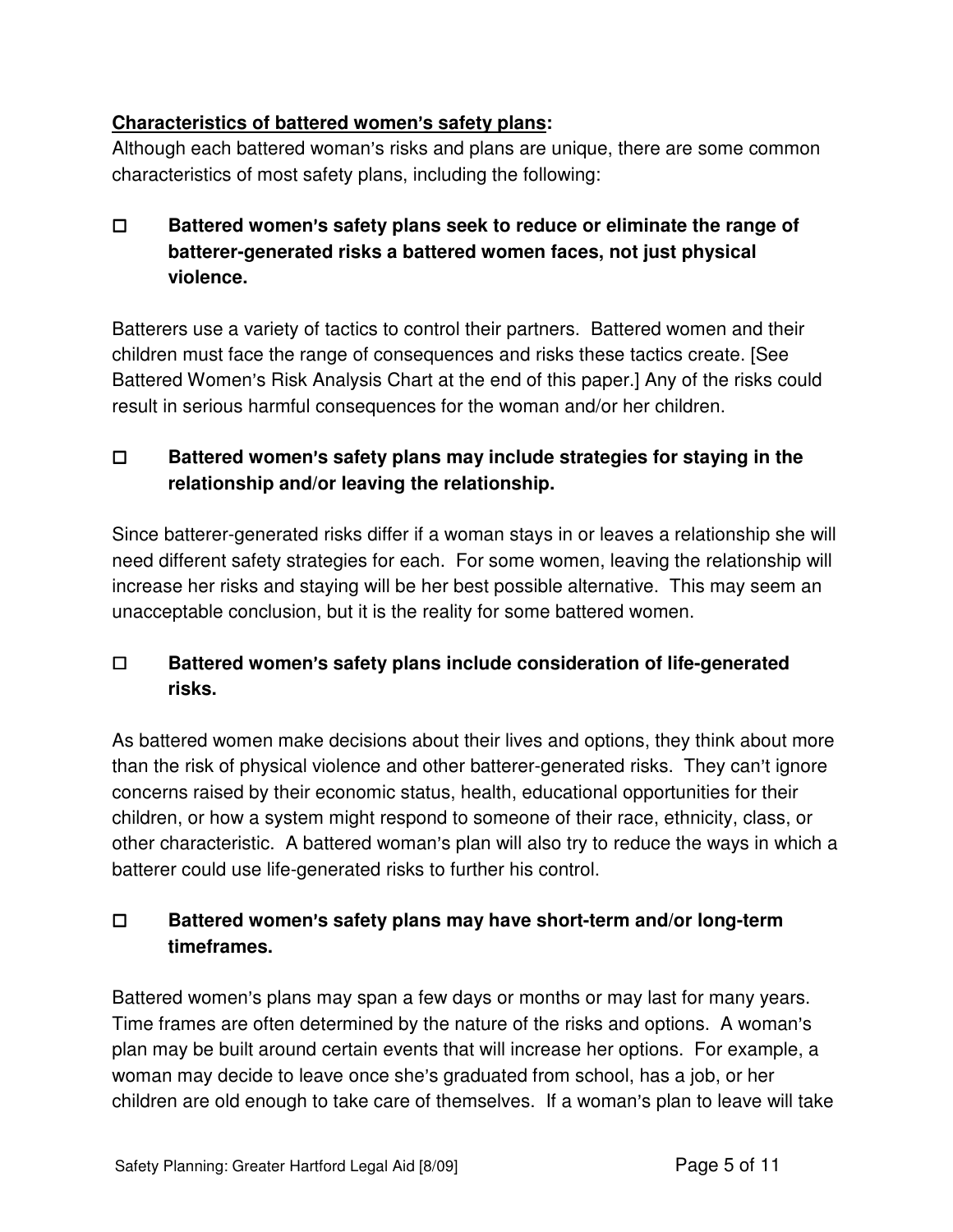a period of time, she may have a variety of strategies to keep her and her children safe while she stays. For example, a woman may have a friend or family member move in with her family for awhile because she knows her partner will not hurt her while another person is living there.

### G **Battered women**=**s safety plans will change.**

Safety plans are not "written in stone." A battered woman will continually adjust her plan as a result of changed circumstances. As battered women develop and implement their plans, they gather information and experience that they then incorporate. Key elements affecting safety plans are: the success or failure of current strategies, the batterer's reaction to his partner's strategy, and the information and resources provided by advocates and others responding to domestic violence.

The fluidity of safety plans can be frustrating for agencies and systems trying to respond to domestic violence. A woman may tell a system she will implement a particular strategy one day and then a completely different one the next. These changes are simply part of ongoing adjustments in a woman's plan and typically reflect rational decisions that respond to some change in circumstances.

#### **Example:**

Cira calls the police for help when her partner Ray begins to punch and kick her. She tells the police she wants Ray to be arrested and put in jail. The prosecutor's office calls Cira and tells her they cannot hold Ray in jail and that they will need her to come down to the office to give a statement and come to court hearings or they will drop the charges. Cira considers this new information. She is worried that if she works with the prosecutor Ray may hurt her after he is released from jail. Also, Cira has no transportation to get to the prosecutor's office and she can't afford to take time off from work to go to court hearings. Cira changes her safety plan and tells the prosecutor she doesn't want Ray prosecuted.

Responses to domestic violence should anticipate that safety plans will change.

Although most battered women understand the risks they face and have developed useful strategies to address them, some battered women do not. A battered woman may have an incomplete analysis of the risks she faces. In addition, some safety plans may be incomplete and some are based on inaccurate assumptions and information. For some battered women, mental health issues including drug/alcohol abuse will affect their risk analysis and safety planning.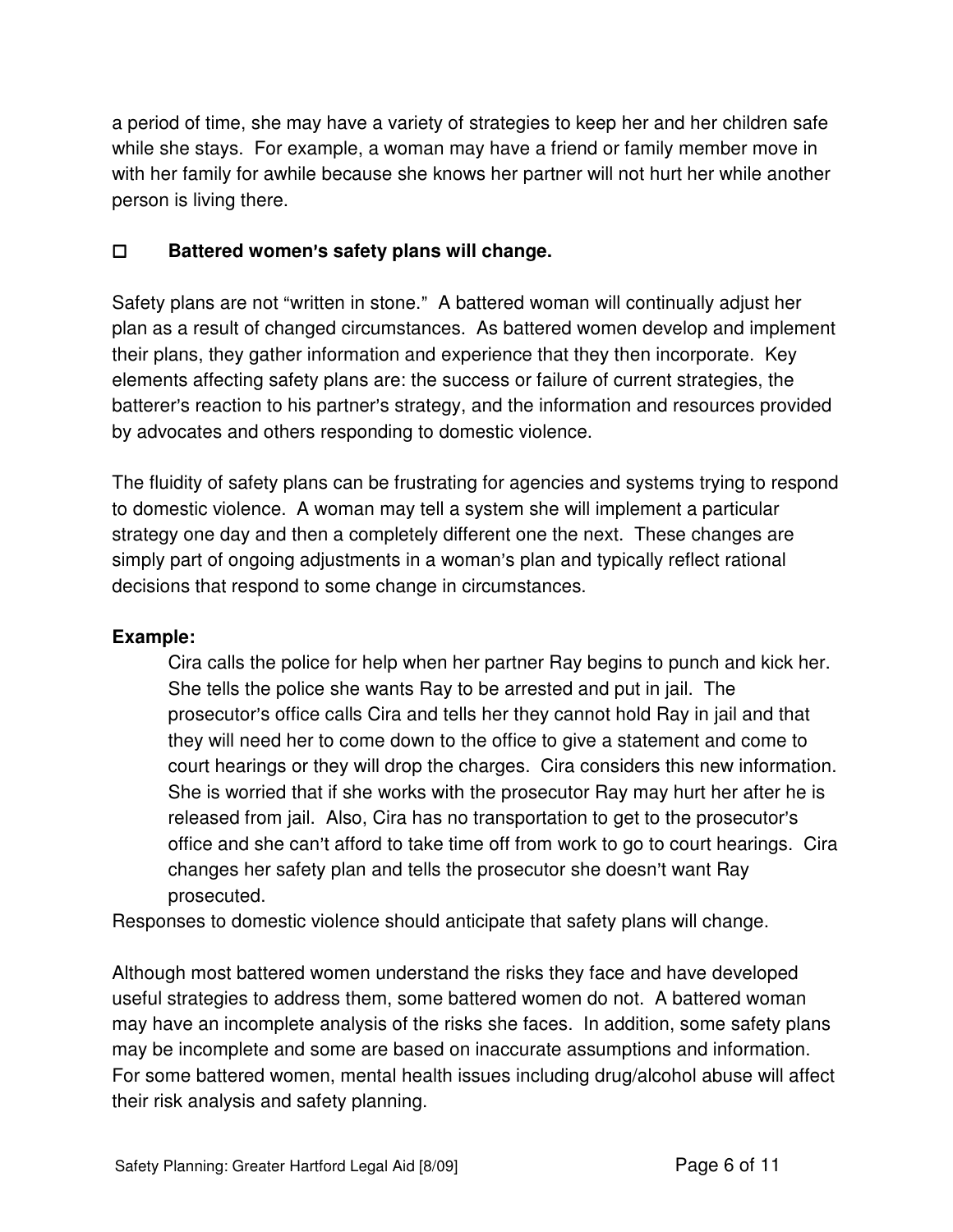#### **IV) The Role of Advocates**

Advocates have a wealth of knowledge and experience regarding batterer-generated risks and the options and resources available to battered women. Advocates provide the opportunity for battered women to enhance their current safety plans. An advocate begins this process by understanding each battered woman's perspective on her risks and options. The advocate can then begin to add her information and resources to the woman's current safety plans. It is this sharing and integration of advocate's information with each battered woman's perspective that may enhance safety plans for battered women and their children.

#### **Example:**

Liz's safety plan was to stay in her relationship until her children finished school for the year. Her plan was then to go to a shelter and eventually find a new apartment. Liz called the shelter to get some information. The advocate at the shelter talked through Liz's safety plan with her. The advocate gave Liz information about protection orders, child support enforcement and what would happen if she called the police when her partner hit her. Liz used this information to change her plan. She decided to ask for a protection order that would order her partner out of her apartment and then pursue child support so she and her children could afford to stay there.

**Attorney Jill Davies** is the deputy director of Greater Hartford Legal Aid, Inc. and directs the Building Comprehensive Solutions to Domestic Violence Initiative, a project of the National Resource Center on Domestic Violence in collaboration with Greater Hartford Legal Aid. Attorney Davies is the author of numerous articles and materials regarding family violence, advocacy and poverty, and is a co-author of the book, Safety Planning with Battered Women: Complex Lives/Difficult Choices, Sage Publications, 1998.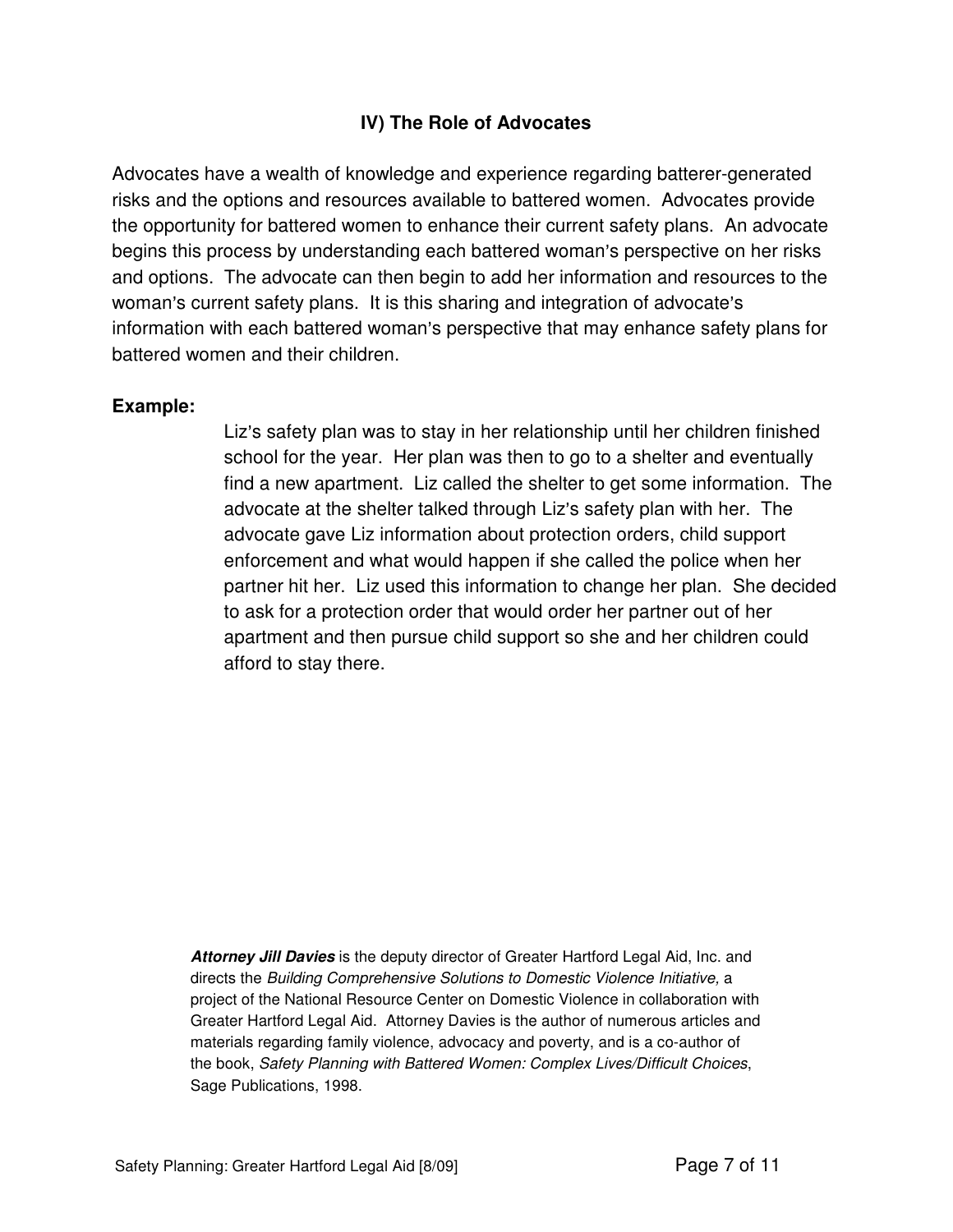# **Battered Women's Risk Analysis Chart**

As battered women experience and respond to their partner's behavior they will analyze a wide range of risks stemming from their partner's violence. These can be described as "batterer-generated risks".

The following chart: Battered Women's Risk Analysis: Batterer-Generated Risks was developed to illustrate a number of points, including:

- < Physical violence is just one of the batterer-generated risks faced by battered women. Battered women may not consider physical violence to be their greatest risk.
- Leaving a relationship does not guarantee the reduction or elimination of a risk. In some circumstances, leaving may increase risks for some women.
- Much domestic violence advocacy focuses exclusively on responding to the risk of physical violence. The primary strategy used is to get women to leave their relationships. This approach will not fit the reality of some battered women's lives or safety plans. To enhance a woman's safety plan, an advocate will ensure that women have relevant information about all their options and choices.
- $\blacktriangleright$  Every battered woman must be approached as an individual with different risks, options, and resources. The chart lists the potential batterergenerated risks that women face and the effect of staying in the relationship or leaving the relationship has on those risks. Of course, not all the risks nor potential scenarios listed apply to every battered woman.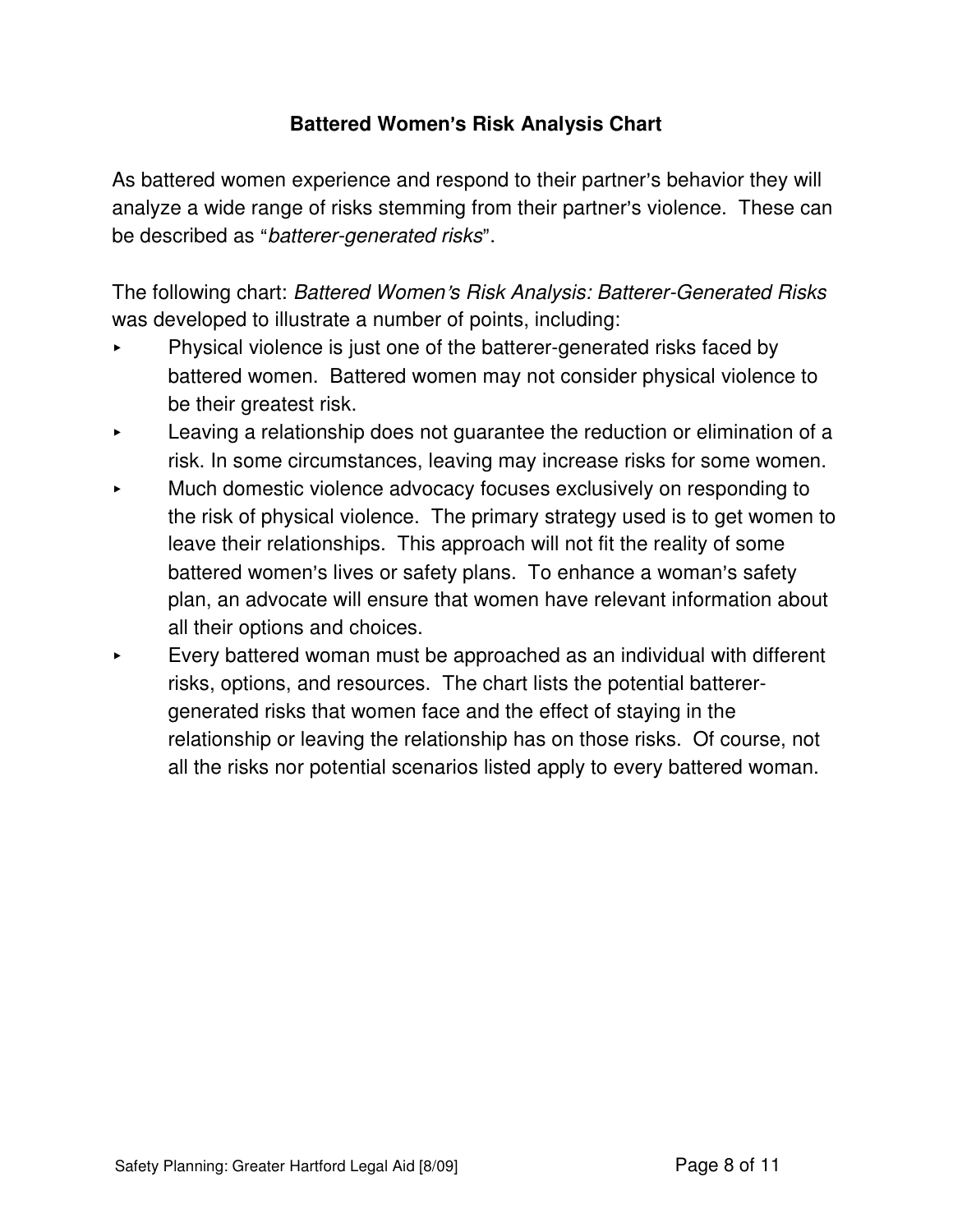| <b>Battered Women's Analysis: Batterer-generated risks</b><br><b>©Greater Hartford Legal Aid, Inc</b>                                                                                                                                                                                       |                                                                                                                                                                                                                                     |  |
|---------------------------------------------------------------------------------------------------------------------------------------------------------------------------------------------------------------------------------------------------------------------------------------------|-------------------------------------------------------------------------------------------------------------------------------------------------------------------------------------------------------------------------------------|--|
| Possible risks if she stays<br>in the relationship                                                                                                                                                                                                                                          | <b>Possible risks if she leaves</b><br>the relationship                                                                                                                                                                             |  |
| <b>Physical</b>                                                                                                                                                                                                                                                                             |                                                                                                                                                                                                                                     |  |
| Physical injury: he can continue to hit her and<br>injure her                                                                                                                                                                                                                               | <b>Physical injury:</b> he may continue to hit and<br>injure her. Some studies have shown he may be<br>more likely to hurt her after she has left.                                                                                  |  |
| Death: he may kill her                                                                                                                                                                                                                                                                      | <b>Death:</b> threats can surface when a woman<br>explores leaving or tries to leave, "If I can't have<br>you nobody will." Leaving does not insure that<br>he will not find her and may increase the chance<br>she will be killed. |  |
| HIV: through unsafe behavior with partner, she<br>may have no choice regarding sex, including<br>whether to practice safer sex, he may sexually<br>assault her                                                                                                                              | <b>HIV:</b> unsafe behavior with partner may<br>continue, he may sexually assault her                                                                                                                                               |  |
| Much advocacy ends at this point on this list of risks that women with violent partners face. The<br>risks that follow are acknowledged, and advocates do try to respond to these concerns. However, the<br>primary resources, options and services are designed to address physical risks. |                                                                                                                                                                                                                                     |  |
| <b>Psychological</b>                                                                                                                                                                                                                                                                        |                                                                                                                                                                                                                                     |  |
| Psychological harm: his use of violence to keep<br>control will continue to affect her and he can<br>continue to attack her verbally & emotionally                                                                                                                                          | Psychological harm: he may continue to have<br>access to her, particularly if they have children<br>in common and there is ongoing contact due to<br>court ordered visitation                                                       |  |
| <b>Substance abuse:</b> she may abuse drugs and/or<br>alcohol to help her cope with the emotional and<br>physical pain                                                                                                                                                                      | <b>Substance abuse:</b> even if she leaves she will<br>take an addiction with her, she may abuse drugs<br>and/or alcohol to cope with her new life<br>situation                                                                     |  |
| Long term effects: she may experience long term<br>psychological issues                                                                                                                                                                                                                     | Long term effects: she may experience long<br>term psychological issues                                                                                                                                                             |  |
| Suicide (victim, partner): he could commit<br>murder/suicide, she may commit suicide as a<br>result of the psychological effects of his violence<br>or her desire to take control of a death she may<br>believe is inevitable                                                               | Suicide (victim, partner): he could commit<br>murder/suicide, she may commit suicide as a<br>result of the psychological effects of his<br>violence or her desire to take control of a death<br>she may believe is inevitable       |  |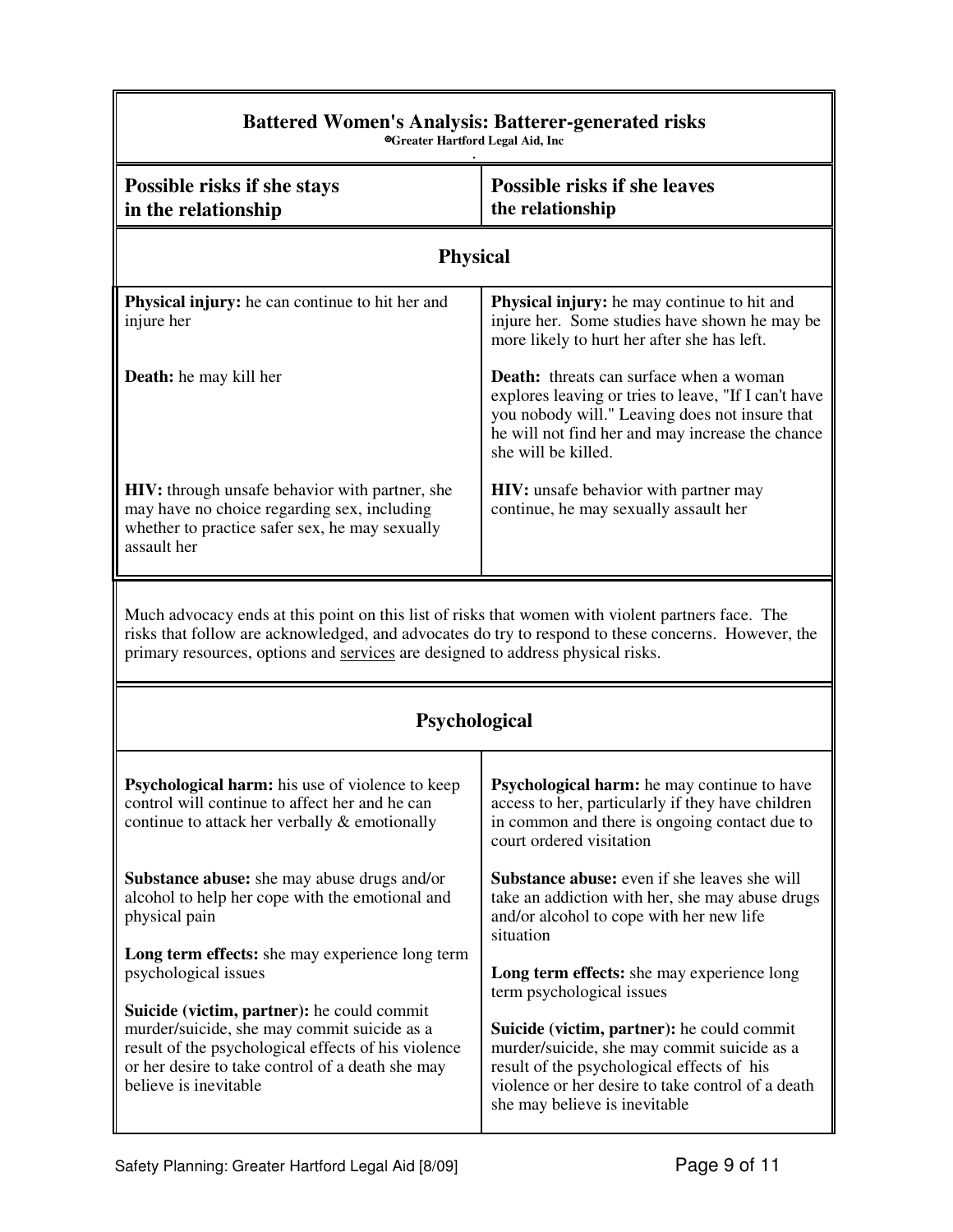| <b>Battered Women's Analysis: Batterer-generated risks</b><br><b>@Greater Hartford Legal Aid, Inc</b>                                                                                                                                                 |                                                                                                                                                                                                                                                                                                                                   |  |
|-------------------------------------------------------------------------------------------------------------------------------------------------------------------------------------------------------------------------------------------------------|-----------------------------------------------------------------------------------------------------------------------------------------------------------------------------------------------------------------------------------------------------------------------------------------------------------------------------------|--|
| Possible risks if she stays<br>in the relationship                                                                                                                                                                                                    | <b>Possible risks if she leaves</b><br>the relationship                                                                                                                                                                                                                                                                           |  |
| <b>Children</b>                                                                                                                                                                                                                                       |                                                                                                                                                                                                                                                                                                                                   |  |
| Physical injury or psychological harm to<br>children: children can witness violence, be the<br>object of physical violence or psychological<br>attack, can be hurt while trying to protect their<br>mother                                            | Physical injury or psychological harm to<br>children: children can witness violence, be the<br>object of physical violence or psychological<br>attack, can be hurt while trying to protect their<br>mother, may be at greater risk while on<br>visitation without parent-victim present, no<br>visitation may also harm the child |  |
| <b>Loss of child/ren :</b> child protective services could<br>become involved if violence is disclosed, "failure<br>to protect"-type arguments could be used to place<br>children in foster care or proceed on termination<br>of parental rights case | Loss of child/ren: he could legally gain custody<br>or just take the children, child protective<br>services could still be involved or become<br>involved                                                                                                                                                                         |  |
| Being alone, single parenting: he could be<br>emotionally unavailable, he could do little to help<br>her with the children                                                                                                                            | Being alone, single parenting: he is<br>unavailable and she may not be able (or want)<br>to "find someone new," he may not visit or help<br>raise the children, it may not be safe for the<br>children or her to have him do so                                                                                                   |  |
| <b>Financial</b>                                                                                                                                                                                                                                      |                                                                                                                                                                                                                                                                                                                                   |  |
| <b>Standard of living:</b> he may control the money<br>and give her little money to live on, he could lose<br>or quit his job, he could make her lose or quit her<br>job                                                                              | <b>Standard of living:</b> she may now live solely on<br>her income, she may have to move out of her<br>home, neighborhood, she may have less money,<br>he could make her lose her job                                                                                                                                            |  |
| <b>Loss of income/job:</b> he could keep her from<br>working, limit how much she works, he may<br>sabotage her efforts to find a job, succeed at a job<br>or pursue job training                                                                      | Loss of income/job: she could lose his income,<br>have to quit a job to relocate, have to quit if she<br>has become a single parent, he could keep her<br>from working by harassment, threats                                                                                                                                     |  |
| Loss of housing: she could be evicted due to<br>"disturbance" or damage he has done                                                                                                                                                                   | Loss of housing: she may need to move out in<br>order to leave relationship or go into hiding for<br>safety, she could lose her residence as part of a<br>divorce                                                                                                                                                                 |  |
| Loss or damage to possessions: he may destroy<br>things of importance or value to her to further his<br>control                                                                                                                                       | Loss or damage to possessions: he may<br>destroy things of importance or value to her to<br>further his control, she may have to leave things<br>behind when she leaves, he may win the right to<br>possessions in a divorce proceeding                                                                                           |  |